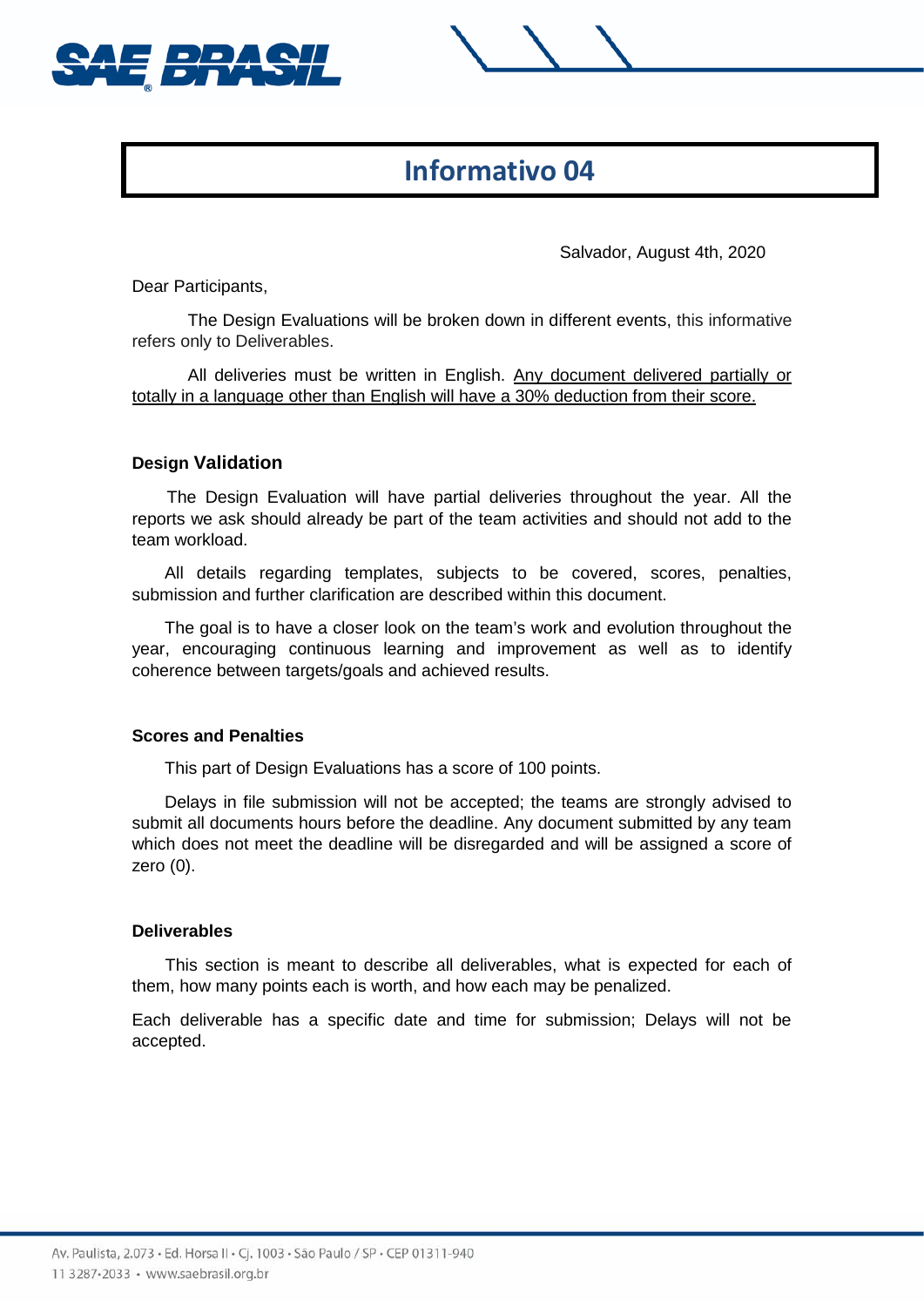



# ● **Deliverable 1 – due date: Aug 28th, 2020**

- o *Issues at 2020 competition (5 pts);*
	- Issue Description: Teams are required to present the two main issues faced at the 2020 National event with the highest impact on result, one vehicle failure and the other a team issue (if the team was not in the competition or failed to pass safety inspection this should be main team issue);
	- Root Cause: Present which was the root cause which led this failure to happen. Show methodology and steps to reach presented cause;
	- Permanent Correction: How did the team permanently fixed the issue, show solution robustness;
	- Prevent Recurrence: How the lessons learned will be passed on to make sure the issues do not happen again in the future.
- o *Targets and Goals for 2021 Northeast competition (15 pts):*
	- **Each team needs to submit the following list of vehicle targets** and goals:
		- Time for 0-30m of acceleration (s):
		- 100 m Final Speed from rest (Km/h);
		- Traction Capacity (N);
		- Turn Radius (mm);
		- Braking Distance (mm);
		- Width (mm);
		- Wheelbase (mm):
		- Total Weight (Kg);
		- Ground clearance without driver (mm);
		- Prototype allocated budget  $(R$);$
	- Each team will start with 15 points and will lose 1.5 points for each undelivered item.
	- **.** If there are targets/goals changes through the project, the teams are allowed to submit a new file to replace an old one, penalty will be  $0.5$  point  $+0.1$  point per month to be deducted from **Delivery 4.**
- o *Project Management Plan (10 pts);*
	- Each team is required to deliver the timing plan for its vehicle. This timing plan should be built in a way that the team understands and presents all important events and milestones for the vehicle design and manufacture, tasks already completed by Aug 28th should also be on the timing plan and compared to the initial plan; The timing plan must be delivered as an attachment, in PDF format;
	- 5 pages maximum.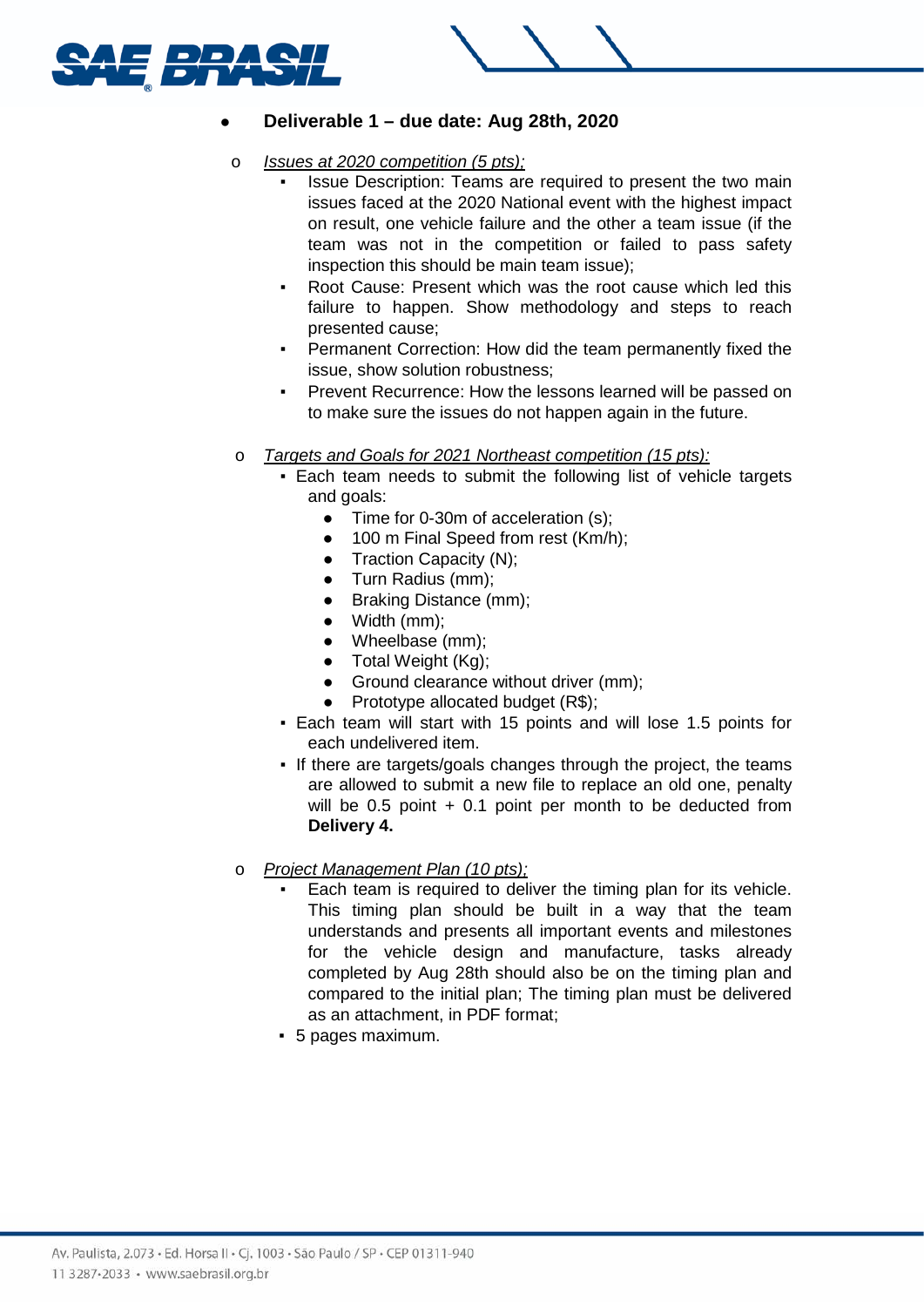



- o *Virtual Validation Report (30 pts);*
	- Each team is required to report 3 validation studies;
	- The first study shall be based on the vehicle failure described on the **Deliverable 1**;
	- The second study will describe the design, manufacturing, set up and validation of the brakes system, plus the calculus or simulation to demonstrate the vehicle braking capacity (MFDD [mean fully developed deceleration] and stopping distance);
	- Third study must present kinematics and dynamics of suspension systems, including graphs for Toe and Camber on the suspension travel. Response to a dynamic condition are also expected, for example, fall from a given height;
	- All studies should contain input information, assumptions considered, output data and any other information considered important to understand the results;
	- When applicable, present: Boundary conditions, mesh, solver, post processing, fatigue, tests used as input, off-the-shelf components selection, etc.
	- The final report, including all validation studies, must have up to 4 pages in length (maximum size).
- o *Virtual Validation Plan (10 pts)*
	- Each team is required to submit the virtual validation plan briefly describing which activities will be performed to ensure the vehicle has achieved its performance and durability targets.

# ● **Deliverable 3 – Due date: Oct 16, 2020**

- o *Project modifications in progress (10 pts);*
	- Teams must present 3 major project modifications to the current vehicle project. Modifications can be in any system. Each one must be technically justified. Virtual simulations can be used to complete the justification. These modifications should be compared with the 2019 vehicle, therefore plots and images confronting 2019 with 2020 design are expected. New teams developing their first prototype should compare their initial iteration with the latest design concept instead.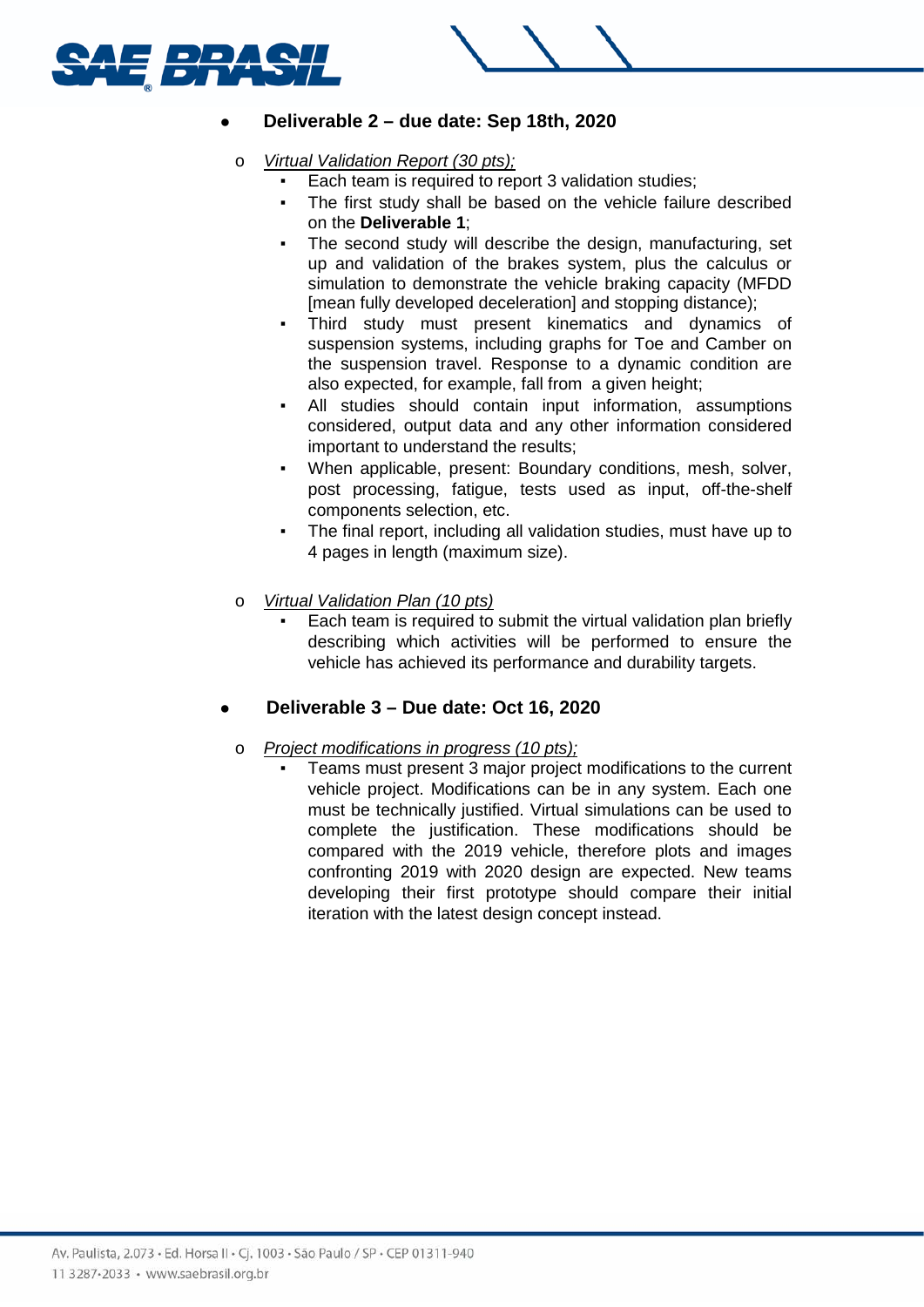



# ● **Deliverable 4 – Due date: Oct 30, 2020**

- o *Technical Specification Sheet (TSS)*
	- Same sheet as sent on previous years, the template will be informed in the next section;
- o *Virtual Test Results and Reports (20 pts);*
	- On this section teams are requested to provide all virtual test results to verify if they have achieved the target stablished on **Deliverable 1**, the numbers will be verified, and the penalties will be applied as below:
		- 0% to 5% deviation: no penalties;
		- 5% to 10% deviation: for every 1% above 5% mark the team will lose 4% points from its score, the teams are allowed to justify the reason for the target not to be achieved, if accepted 2% will be lost instead;
		- Deviation above 10%: The team will lose 5% for every 1% above 5% deviation. No justification will be accepted;
		- Show virtual testing targets evidence, otherwise the results will not be considered;
		- For each undelivered test report 5 points will be deducted as penalty;
		- The deductions will be applied for each item, no negative points will be awarded.

### ● **Deliverable 5 – Due date: On a further informative**

Deliverable 5 information will be part of a further informative.

#### **Template**

A specific informative will be released for deliverables template, which should work as format guide, however slight changes are acceptable.

For every submission the team should submit a DOCX and a PDF of the complete deliverables template, even if the next deliverables remain blank; for deliverables 2, 3 and 4 the previous pages already sent should be resent unchanged, in the event of targets update a new submission date should be informed and penalties will be applied as described on **Deliverable 1** section. If the team changes the previous deliverables content without informing the changes, the Design Validation score will be 0.

The templates to be used in the **Technical Specification Sheet** are the same templates used in the International Competition, which can be accessed through the link below:

- Technical Specification Sheet[:](https://drive.google.com/file/d/12TBOd-RK7M8vyfhctZQn7UgHIZUwXhup/view?usp=sharing) [https://drive.google.com/file/d/12TBOd-](https://drive.google.com/file/d/12TBOd-RK7M8vyfhctZQn7UgHIZUwXhup/view?usp=sharing)[RK7M8vyfhctZQn7UgHIZUwXhup/view?usp=sharing](https://drive.google.com/file/d/12TBOd-RK7M8vyfhctZQn7UgHIZUwXhup/view?usp=sharing)
- No change is allowed.